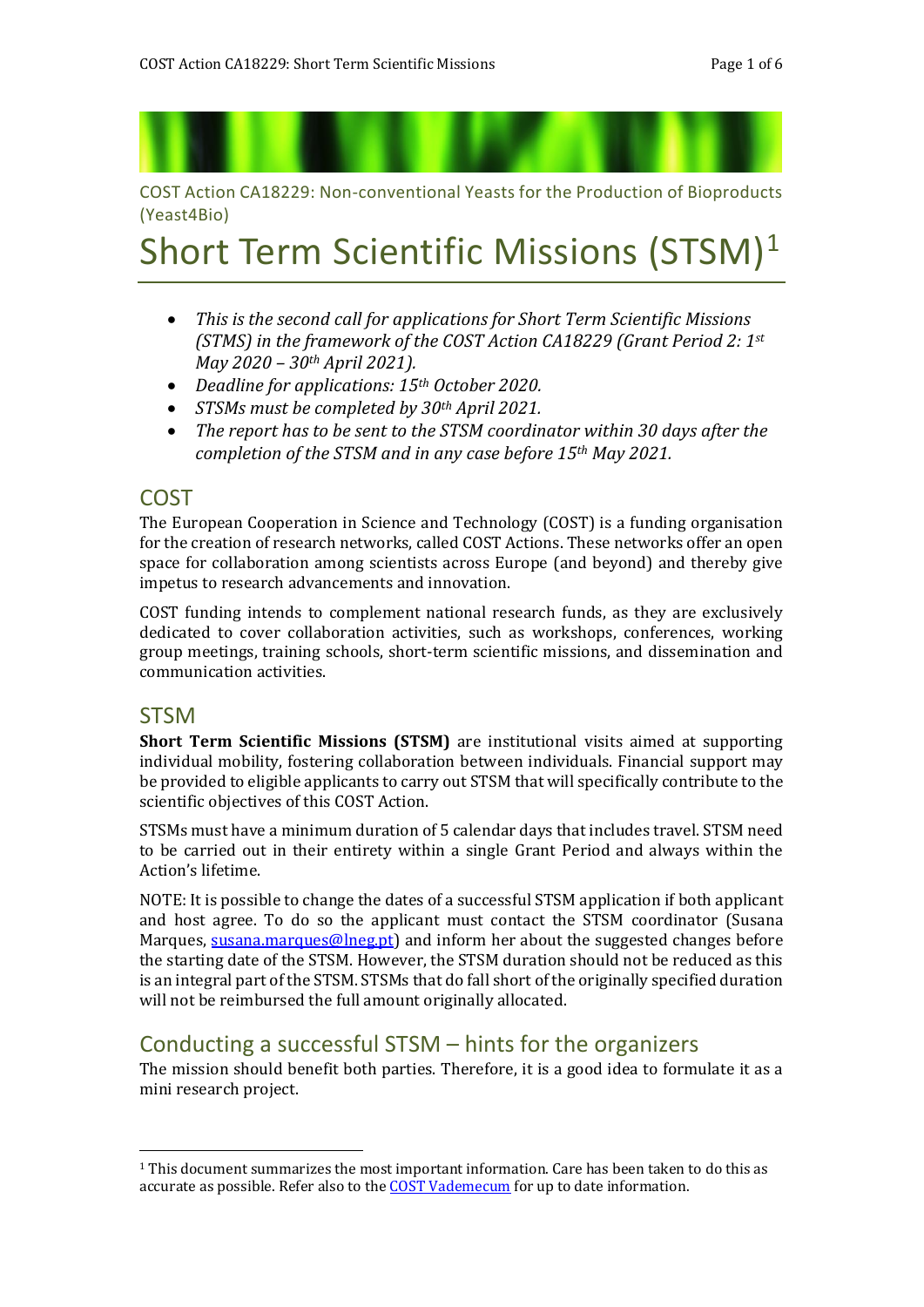The mission should be scheduled such that the supervisor at the host institution is available. Supervisors: keep in mind that a successful mission requires your involvement as well.

In order to make the most out of the mission, the visitor should arrive well prepared. It is therefore a good idea to assign some kind of homework that needs to be done prior to the visit.

Applicants are encouraged to plan an extended stay. As a rule of thumb: the longer the STSM, the better. It is difficult to get a meaningful project done within just a few weeks, and the host has to invest time for instruction.

It is acceptable to attend a congress during the STSM. However, this must be declared in the application and requires the written approval of the host.

# Applicants

STSM applicants must be engaged in an official research programme as a PhD Student or postdoctoral fellow or can be employed by, or affiliated to, an institution, organisation or legal entity which has within its remit a clear association with performing research. The institutions / organisation or legal entity where applicants pursue their main strand of research are considered as Home Institutions. The Host Institution is the institution/ organisation that will host the successful applicant.

The following table shows the scenarios available to eligible STSM applicants:

| Applicant in a Home institution      | To perform a STSM in a Host institution                                         |
|--------------------------------------|---------------------------------------------------------------------------------|
| Located in a Participating COST Full | - Located in another Participating COST Full                                    |
| member/COST Cooperating              | Member/COST Cooperating Member                                                  |
| Member                               | - Located in a Participating COST Partner Member                                |
|                                      | - Action MC Observer from IPC                                                   |
|                                      | - Action MC Observer NNC                                                        |
|                                      | - The EU Commission or an EU Body, Office or Agency                             |
|                                      | - An Approved European RTD Organisation                                         |
|                                      | - An Approved International Organisation                                        |
| Action MC Observer from NNC          | - Located in a Participating COST Full Member/COST<br><b>Cooperating Member</b> |
| Located in an Approved European RTD  | - Located in a Participating COST Full Member/COST                              |
| Organisation                         | <b>Cooperating Member</b>                                                       |

Note that both countries, home and host, must have joined the COST Action Yeast4Bio. The participating COST country should have accepted the memorandum of understanding of this Action (see [here\)](https://e-services.cost.eu/files/domain_files/CA/Action_CA18229/mou/CA18229-e.pdf) and that the home institution and the host institution must be located in two different countries. The nationality of the applicant is not a bar to eligibility.

## Financial Support

A STSM grant is a fixed contribution based on the budget requested by the applicant and the outcome of the evaluation of the STSM application by the selection committee. This grant will not necessarily cover all expenses; it is intended only as a contribution to the travel, accommodation and meal expenses of the Grantee.

The calculation of this contribution for a STSM must respect the following rules:

Up to a maximum of EUR 3 500 in total can be afforded to each successful applicant;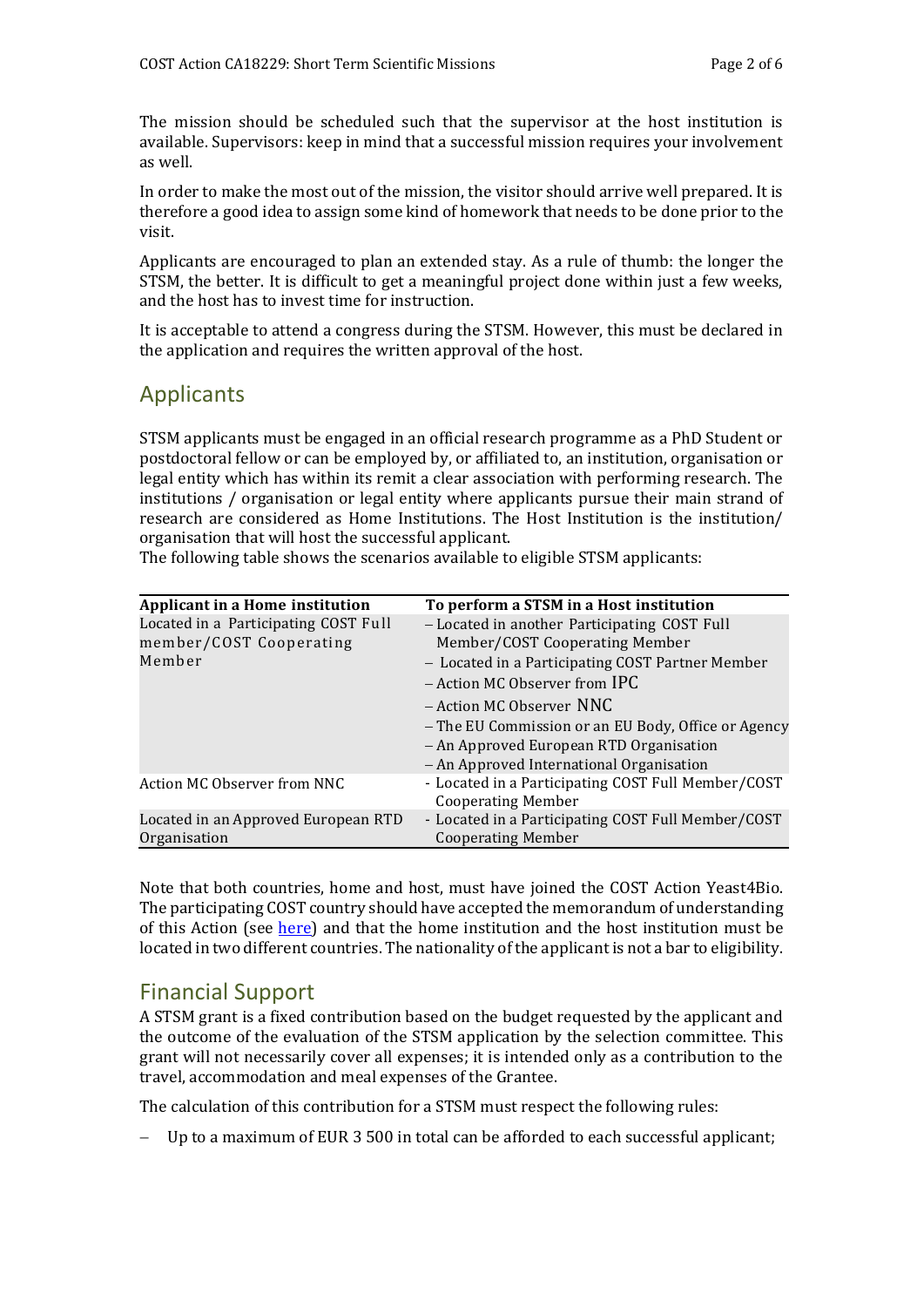Up to a maximum of EUR 160 per day can be afforded for accommodation and meal expenses;

The appointed STSM Coordinator and selection committee should consider and can approve differentiated country rates to cover accommodation and meal expenses based on the perceived cost of living in the host country.

Please note the grant will only be paid to the grantee after the STSM has been completed and the STSM report, which is submitted by the grantee, has been approved by the STSM coordinator. It is encouraged that the host advances the financial resources to the applicant and receives reimbursement directly from the COST Action.

Specific provisions have been introduced to enable researchers from ITC (Inclusiveness Target Country) participating in the Yeast4Bio COST Action<sup>2</sup> to request a pre-payment of 50%<sup>3</sup> of their STSM Grant when they complete the first day of their STSM. This is payable under 2 conditions: that the GH has sufficient funds to cover 50% of the grant in advance and that the host confirms to the GH that the mission has started. In such case, the representative of the Host Institution must confirm by e-mail to the Grant Holder that the STSM applicant has officially started the mission on day 1. Only then the Grant Holder can arrange the payment of 50% of the STSM grant. The remaining 50% of the Grant is payable once the administrative requirements have been satisfied after the STSM.

For the period of the STSM, the Grant Holder of the Action, the Management Committee or the COST Association cannot be considered as being an STSM grantee's employer. STSM grantees must make their own arrangements for all provisions related to personal security, health, taxation, social security and pension matters.

#### Application procedure for an STSM

- 1. It is essential that the STSM relates to the Action's objectives. The initiative for an STSM can come from either the host or the visiting scientist.
- 2. The applicant must obtain the written agreement of the host scientist before submitting the application. It is important that the host and the applicant mutually agree on the content of the planned STSM.
- 3. The applicant then completes an online application: STSM applications can be made by clicking on the following link<https://e-services.cost.eu/STSM> or by logging in e-COST and clicking on "STSM Application" on the menu available on the left. The application page contains:
	- a. Applicant details
	- b. STSM details (work plan) -the application must start and end during the same Grant Period (GP)
	- c. Bank details

<u>.</u>

- d. Host details (must be located in a different country than the country of the applicant)
- e. Financial support (indicate if you are applying for a pre-payment of 50% of the Grant – only for applicants from Inclusiveness Target Countries)

<sup>2</sup> Bosnia and Herzegovina, Bulgaria, Croatia, Czech Republic, Estonia, Hungary, Latvia, Lithuania, Luxembourg, North Macedonia, Poland, Portugal, Serbia, Slovakia, Slovenia, Turkey

<sup>&</sup>lt;sup>3</sup> The applicant must keep in mind that the transfer of the 50% of the Grant can only take place after the mission has started and as such, requesting a pre-payment is more effective for STSMs **longer than 1 month**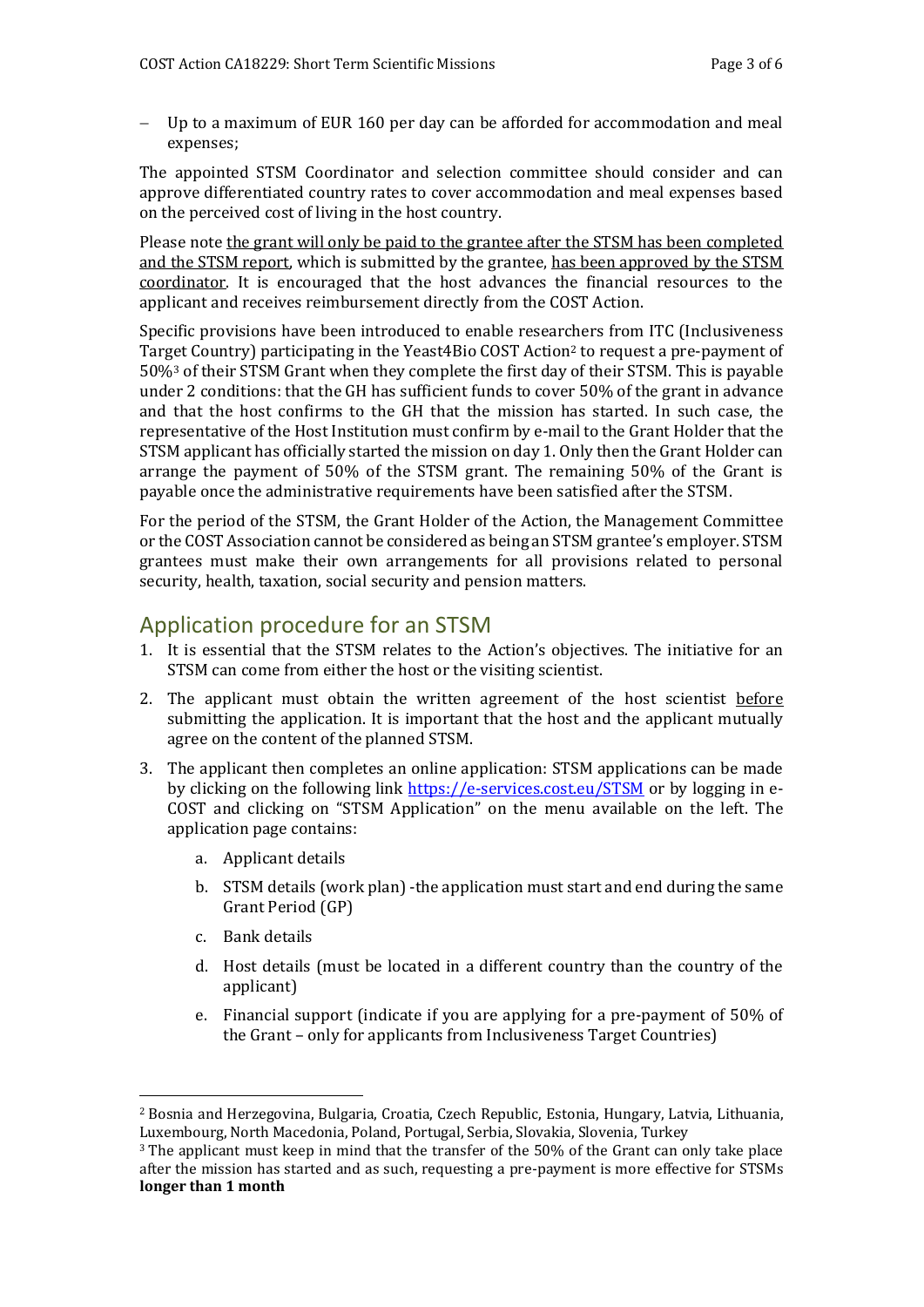f. Supporting documents: i) letter of support from the Home institution; ii) written agreement from the Host institution that the STSM applicant can perform the activities detailed in the STSM work plan on the agreed dates; iii) CV, including a list of academic publications – if applicable

The online registration tool will create a formal STSM application file, which the applicant can download.

#### Evaluation process and result announcement

The applications will be pre-processed by the STSM coordinator who will then propose a ranked list of applications to the selection committee.

Evaluation will be based on the scientific excellence of the applicant, the research proposal, and the relevance of the work plan for the achievement of Yeast4Bio objectives. There should be special considerations with respect to supporting COST policies on promoting gender balance, enabling Early Career Investigators (ECI) and broadening geographical inclusiveness.

The selection committee will evaluate the STSMs proposals within a week after the STSMs call deadline and will inform the Grant Holder of the successful evaluated proposals. The successful applicants will then receive a grant letter from the Grant Holder, stating the official approval of the STSM application, the granted budget. *The applicant has to notify acceptance of the grant by returning the letter, with his/her signature, a week after receiving the grant letter.*

If the amount of funding by all applications within a call does not exceed the available budget, the applications are can be handled by the STMS coordinator only. She then presents the list to the selection committee which must accept the funding of every application.

| Criterion                                                                                  | max. points  |  |
|--------------------------------------------------------------------------------------------|--------------|--|
| a) Before any further criteria are considered                                              |              |  |
| Application is complete and fulfils all formal requirements                                | pass/no pass |  |
| b) Evaluation of the proposal                                                              |              |  |
| Research plan is relevant for the action's aims                                            | 3            |  |
| Research plan is of high quality                                                           | 3            |  |
| The proposal presents a novel/innovative/original idea                                     | 3            |  |
| Applicant has an outstanding CV (considering his/her position)                             | 1            |  |
| Topic of the proposal relates to the applicant's field of research                         | 1            |  |
| c) Criteria that can be used if a decision is not reached                                  |              |  |
| Applicant is from an inclusiveness target country (ITC)                                    | 1            |  |
| Applicant is a PhD student or an ECI                                                       | 1            |  |
| Gender of the applicant balances the gender ratio of all applicants of<br>the current call | 1            |  |

#### **If three points can be awarded, numbers mean the following:**

0: no

1: somewhat

2: yes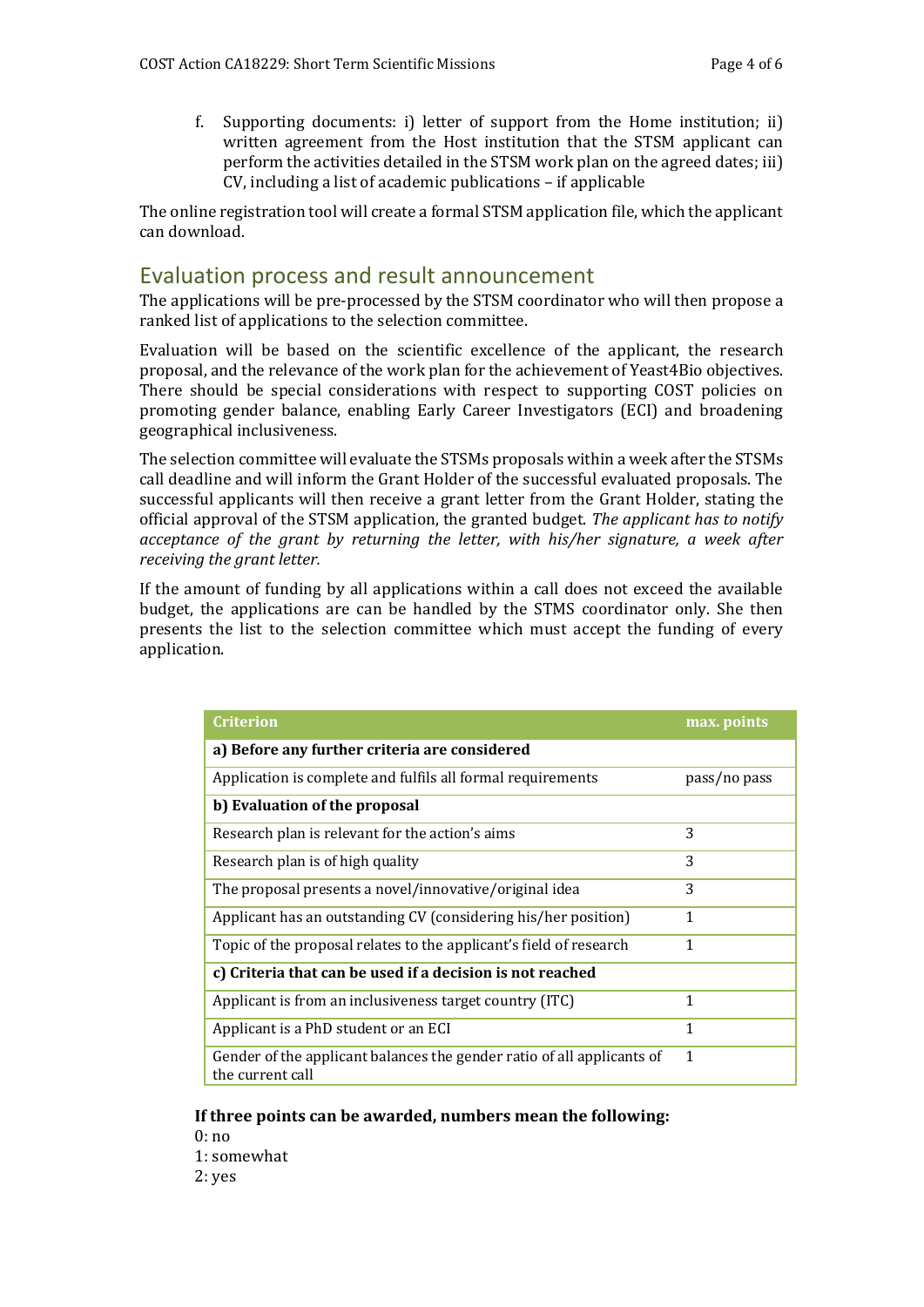3: very much **If one point can be awarded, numbers mean the following:** 0: no

- 1: yes
- 1. The evaluators report their evaluations to the STSM coordinator.
- 2. The STSM coordinator ranks all evaluations and applies further criteria (c) if necessary. He then reports the final result to the core group to be accepted.
- 3. The applicants are informed about the decision reached.

#### After the STSM

The STSM Grantee has 30 calendar days from the end date of the mission to submit a scientific report to the appointed STSM Coordinator and to a senior researcher affiliated to the Host Institution.\*

Payment of the Grant is subject to a STSM scientific report being approved on behalf of the Action's MC by the appointed STSM Coordinator and by a senior researcher affiliated to the Host Institution. Written approval of the STSM scientific report by the aforementioned persons must be uploaded in e-COST for archiving purposes. The submission of the supporting documents is mandatory or the Grant is cancelled. Late submission beyond the deadline, can also lead to the cancellation of the Grant and, in cases when a pre-payment was done, the obligatory reimbursement by the grantee of the amount received.

A scientific report template is available on the Supporting documents page or on-line here[: http://www.cost.eu/STSM\\_report\\_template](http://www.cost.eu/STSM_report_template)

The STSM grantee must complete this template and save it in pdf before uploading it in eCOST.

The host approval of the report can be an email confirming that the STSM took place and the goals outlined in the Work plan were reached.

The STSM coordinator is responsible for approving the scientific report. Once approved, payment of the STSM grant will be made by bank-to-bank transfer to either the host institution or the applicant, as requested in the application.

\*NOTE: For STSM ending close to the end of the grant period, the completion report must be returned by 15th May 2021 so that the reimbursement procedure can be completed within the budget period.

#### Acknowledgement of CA18229 in publications

If work resulting from an STSM visit is published in a journal, please add the following acknowledgement: *This article/publication is based upon work from COST Action CA18229 "Yeast4Bio - Non-Conventional Yeasts for the Production of Bioproducts", supported by COST (European Cooperation in Science and Technology); www.cost.eu.*

If the work is presented in a conference or event, the COST logo must be displayed and the Action CA18229 must be acknowledged.

## More information

- Websites:<https://www.cost.eu/actions/CA18229/#tabs|Name:overview>
- Online application form[: https://e-services.cost.eu/STSM](https://e-services.cost.eu/STSM)